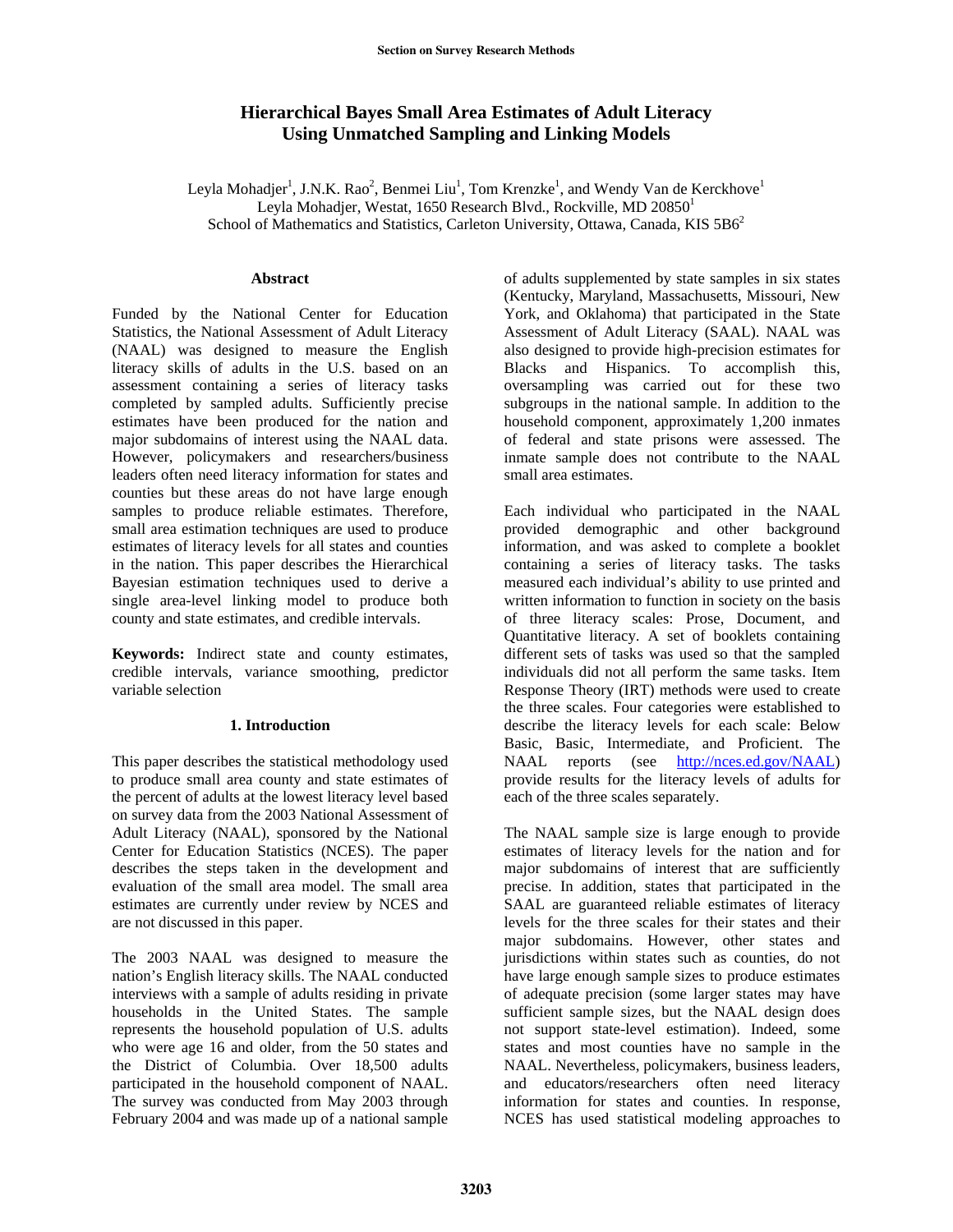produce model-dependent estimates of the percentages of adults in the lowest literacy level (those who could not be tested because of language barriers and those at the Below Basic level) on the prose scale for all states and counties in the nation. These estimates are called "indirect" estimates to distinguish them from standard survey or "direct" estimates that do not depend on the validity of a statistical model. The indirect estimates are produced using small area estimation techniques that rely on survey data from other areas and auxiliary data for the area obtained from other sources (such as the decennial census) to "borrow strength" in creating the estimates.

As mentioned above, IRT modeling was used for creating literacy scores for the NAAL participants. Two aspects of the NAAL IRT modeling needed to be taken into account when developing the small area modeling approach. First, direct estimates produced for subgroups are based on IRT models that are different from the model used for the aggregate group. This implies that state direct estimates cannot be produced by combining the estimates for all the counties in the state. However, further examinations showed negligible differences between the direct state and aggregated county estimates given the precision levels of the associated direct and indirect estimates. Therefore, indirect state estimates were computed as the aggregated indirect county estimates.

Second, the variances of the IRT-based estimates of literacy proficiency not only reflect the survey sampling error, but also measure the variances coming from the IRT estimation approach. Some evaluations were carried out to examine these components of the direct variances prior to developing the small area modeling approach for the NAAL.

Section 2 describes the Hierarchical Bayesian (HB) estimation technique used to create a single area-level model for producing the state and county-level estimates. The section includes a description of the numerous state- and county-level auxiliary variables considered as predictor variables for use in the small area model. It also describes the methodology used to select the set of variables chosen for the final model and lists the six predictor variables included in the final model. The small area modeling approach used for the NAAL assumes that the relative variances (or relvariances) of the direct estimates are known. In practice, only highly imprecise estimates of the relvariances are known. Section 2 also includes a description of the methodology used to smooth the

direct variances. Section 3 provides a description of the approaches used in fitting the final model, and Section 4 describes the approaches used to produce estimates for counties with sample data, for counties with no data, and for states. In addition, a description of how the credible intervals were computed for all the NAAL indirect estimates is included, followed by a description of methods used to conduct comparisons between pairs of counties and states. Section 5 provides a brief summary of various steps taken to evaluate the model and the indirect estimates. It also explains why benchmarking the county estimates to aggregate direct survey estimates was not employed. Finally, Section 6 provides a summary and conclusions.

# **2. Small Area Model Development**

A single HB model has been used to produce both county and state indirect estimates of the percentages of adults at the lowest level of literacy. The model has two separate components: a sampling model and an unmatched linking model. These models are described in turn below. More details are provided in Chapter 10 of Small Area Estimation (Rao 2003).

# **2.1 Sampling Model**

The sampling model is given by

$$
p_{ij} = \theta_{ij} + \varepsilon_{ij} \tag{1}
$$

where  $p_{ij}$  is the direct estimate and  $\theta_{ij}$  is the true value of the proportion of adults at the lowest level of literacy in county *j* in state *i*. The model assumptions are that the error term  $\varepsilon_{ij}$  is normally distributed with a mean of 0 and a variance of  $\psi_{ij}$ , i.e.,  $\varepsilon_{ij} \sim N(0, \psi_{ij})$ , and the HB model further assumes that the relvariance  $\varphi_{ij}^2 = \psi_{ij} / \theta_{ij}^2$  is known.

There are two aspects of this model that deserve comment. First, the normality assumption is somewhat problematic because the sample sizes in many counties are small and the values of  $\theta_{ij}$  are also often fairly small. This assumption is required for the assumed HB model and follows the general practice in modeling small area estimates. Second, the assumption that  $\varphi_{ij}^2$  is known does not hold, and moreover, the sample estimates for these relvariances are generally very imprecise. To address this issue, models have been developed to predict  $\varphi_{ij}^2$ , with the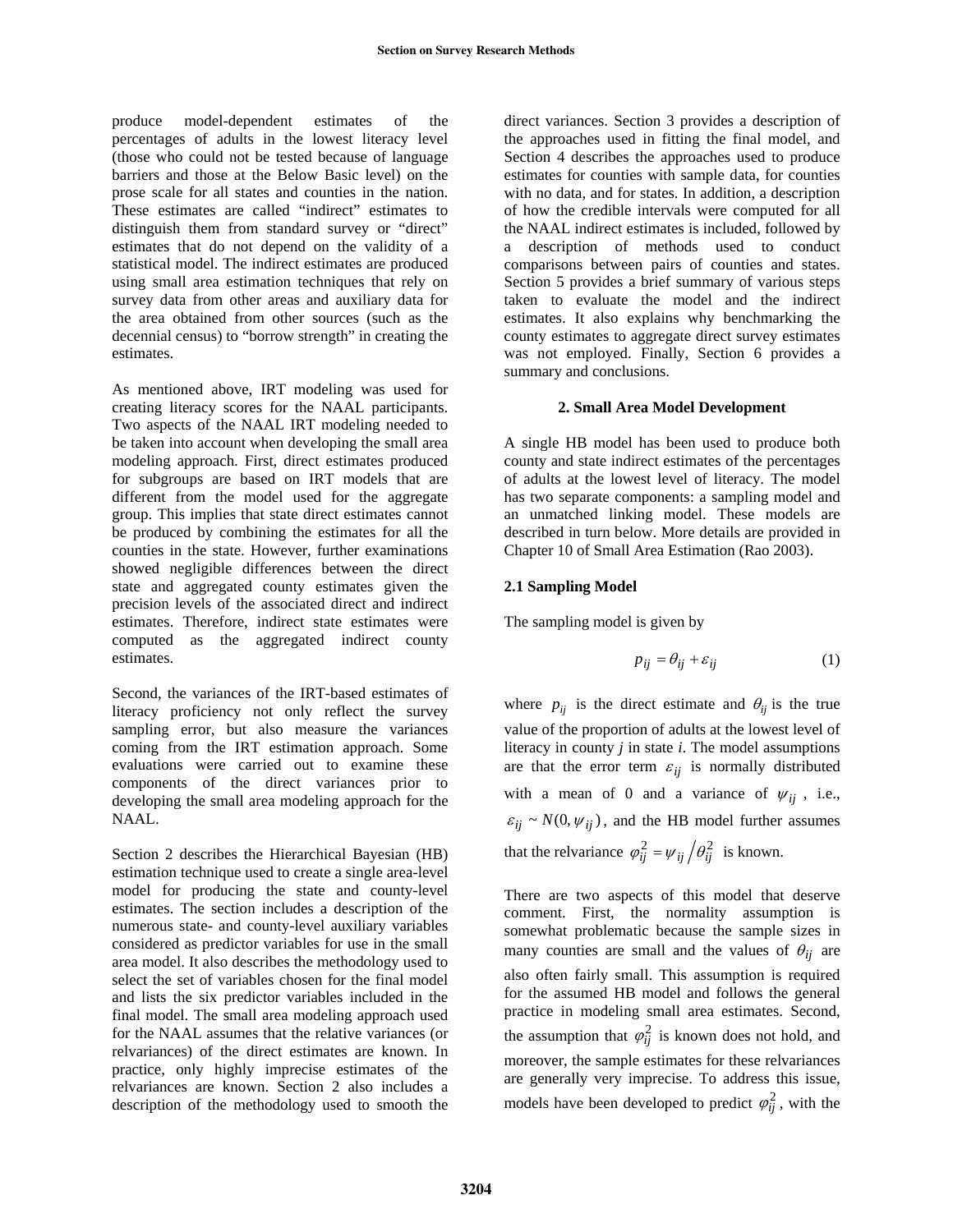model predictions then being assumed to be the true values, again following the general practice adapted in these situations.

# **2.2 Linking Model**

The purpose of the linking model is to relate the values of  $\theta_{ij}$  to a set of auxiliary variables that are predictors of  $\theta_{ij}$ . Since  $\theta_{ij}$  is a proportion, a logit model is assumed:

$$
logit(\theta_{ij}) = \sum_{k=1}^{K} \beta_k x_{ijk} + v_i + u_{ij}
$$
 (2)

where  $logit(\theta_{ij}) = log[\theta_{ij}/(1-\theta_{ij})]$ ,  $x_{ijk}$  are a set of K-1 predictor variables and an intercept term (i.e.,  $x_{ij1} = 1$ ), the  $\beta_k$  are a set of regression coefficients,  $v_i$  is a state random effect ( $v_i \stackrel{iid}{\sim} N(0, \sigma_v^2)$ ), and  $u_{ij}$ is a county random effect ( $u_{ij} \stackrel{iid}{\sim} N(0, \sigma_u^2)$ ).

The following widely used prior distributions are assumed for the parameters on the right-hand side of the linking model:

Each of the  $\beta_k$  has a flat prior distribution;

$$
\sigma_V^2 \sim \text{ING}(0.001, 0.001),
$$

where ING denotes the inverse gamma distribution; and

$$
\sigma_u^2 \sim \text{ING}(0.001, 0.001) \; .
$$

The combination of the sampling model and the linking model is termed an unmatched model because the two model components cannot be simply merged into a single model, as would be the case if the linking model had been a linear rather than a logit model. Model fitting consists of producing posterior distributions for all the model parameters:

$$
\boldsymbol{\eta} = (\boldsymbol{\theta}, \boldsymbol{\beta}, \boldsymbol{v}, \boldsymbol{u}, \sigma_v^2, \sigma_u^2)
$$

where boldface letters denote matrices or vectors of the associated multiple parameters.

#### **2.3 Auxiliary Variables**

<span id="page-2-0"></span>A key aspect of small area estimation modeling for the NAAL was finding auxiliary variables that are measured consistently across all counties and states,

and that are effective predictors of the percent of adults at the lowest literacy level. The importance of identifying literacy-related auxiliary data is magnified for NAAL, since about 10 percent of the counties in the United States contain NAAL sample. The remaining counties rely on auxiliary data from sources other than the NAAL survey. In addition, the auxiliary data help to improve the precision of estimates for counties that have NAAL sample.

Given the importance of finding good predictors, a considerable effort was devoted to identifying reliable data sources and variables that are potential predictors of literacy. In total, over 100 auxiliary variables across 20 major variable types (e.g., poverty, income, education, occupation, etc.) were obtained as potential predictors for the percent at the lowest literacy level. The primary source was countylevel data from the 2000 Census of Population. The census data contains a wealth of variables, several of which, such as country of birth, education, age, and disabilities, have been known through past analyses to be related to adult literacy skills (see Kirsch et al. 1993 and Greenberg et al. 2001).

Once the set of auxiliary variables was accumulated, a two-phase variable selection process was implemented. In the first phase, the long lists of county and state-level auxiliary variables were reduced by retaining only the critical variables after a

- 1. Bivariate correlation analysis between the auxiliary variables and the percent at the lowest literacy level, and analytical model fitting;
- 2. Search of variables known to be correlated with literacy from past analyses or hypothesized to be correlated with literacy; and
- 3. Review of sample design variables with impact on small area modeling.

Once the lists of auxiliary variables were reduced, the second phase evaluated the variables using SAS Proc Mixed and  $WinBUGS<sup>1</sup>$  $WinBUGS<sup>1</sup>$  $WinBUGS<sup>1</sup>$ . The result of this process was the set of predictor variables retained for the small area modeling. The model included predictor variables relating to foreign-born status, education attainment, race/ethnicity, poverty status, census division indicator and state assessment indicator.

 $\overline{a}$ 

<sup>&</sup>lt;sup>1</sup> For more information about the WinBUGS software, refer to http://www.mrc-bsu.cam.ac.uk/bugs/.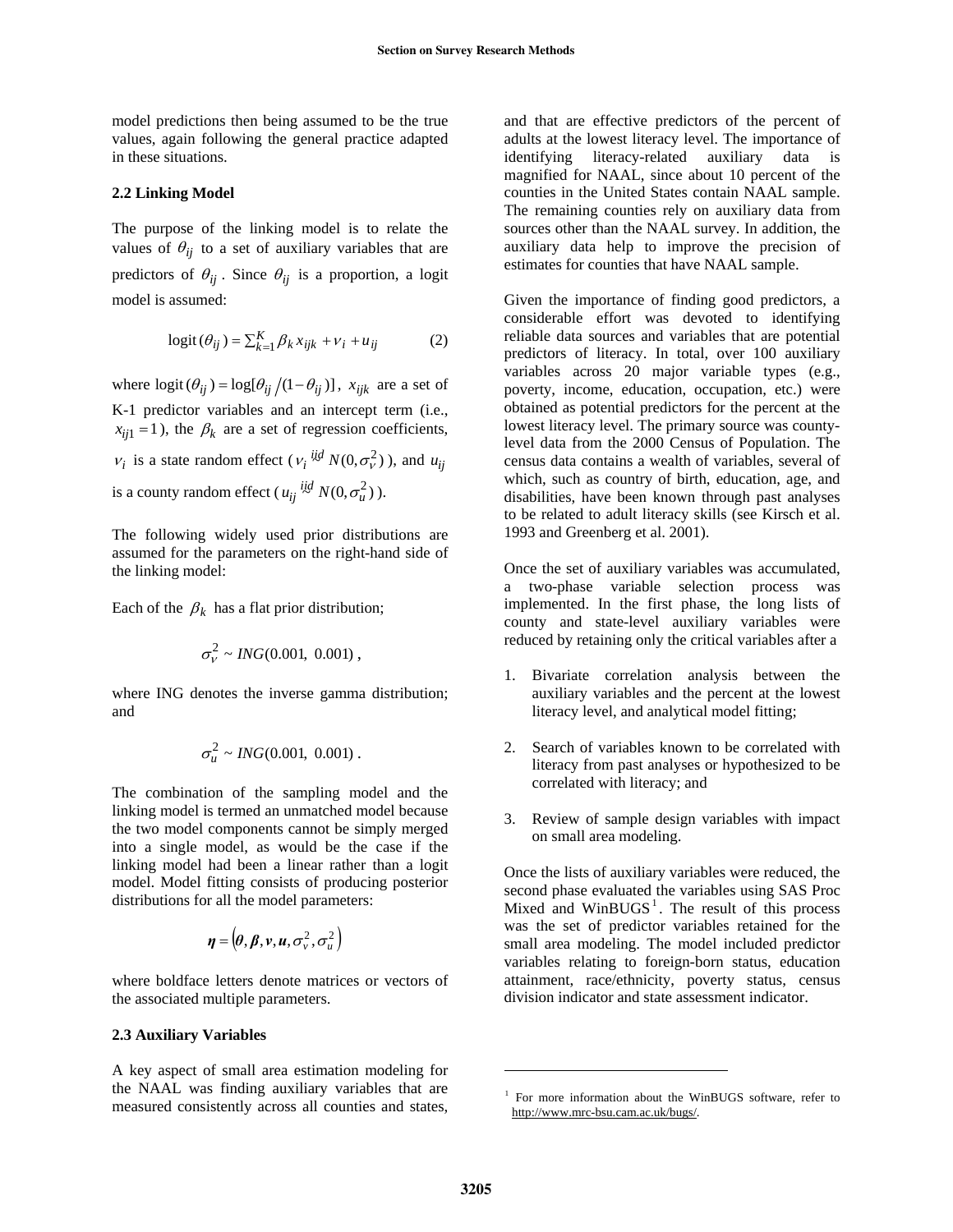## **2.4 Smoothing Direct Relative Variances**

The small area modeling approach used for estimating the percent of adults at the lowest literacy level assumes that the relvariances of the direct county estimates are known. In practice, only highly imprecise estimates of the relvariances are available. These estimates need to be "smoothed" and they are then assumed known.

Expanding on the methods described in Wolter (2007), a two-step approach was developed to produce model-dependent estimates of the relvariances. The two steps were based on the requirement that the predicted relvariances should not depend directly on the direct survey estimates or variance estimate.

In the first step, the proportion at the lowest literacy level was predicted from a weighted robust regression model relating the direct estimates of  $p_{ij}$  to auxiliary variables. Each county was assigned

a weight of the square root of its sample size on the grounds that its sampling error—which was related to its sample size—was an important part of its residual error in the regression model. The predictor variables were selected using a stepwise selection method from the list of auxiliary variables chosen for the small area modeling, as described above. The final step 1 model had the form:

$$
logit(p_{ij}) = \gamma_0 + \gamma_1 Z_{ij1} + \gamma_2 Z_{ij2}
$$
  
+  $\gamma_3 Z_{ij3} + \gamma_4 Z_{ij4} + \varepsilon_{ij}$  (3)

where  $p_{ij}$  is the proportion at the lowest literacy level;  $Z_{ij1}$  -  $Z_{ij4}$  are county-level auxiliary variables; and the error term  $\varepsilon_{ij}$  is normally distributed with a mean of 0 and a variance of  $\sigma^2$ .

<span id="page-3-0"></span>In the second step, the predicted values of the proportions at the lowest level of literacy from the regression model in Equation (3) were used in a generalized variance function (GVF) model to smooth the relvariance estimates. This model draws on a sampling error model, where relvariances are functions of the predicted values from Equation 3 and the sample size in the county. To make the model linear in the parameters, a robust weighted least squares log-log model was used. The weight was equal to the square root of the sample size to reflect the precision of the estimates. The model has the form:

$$
\log(\varphi_{ij}^2) = \eta_0 + \eta_1 \log(\widetilde{p}_{ij}) + \eta_2 \log(1 - \widetilde{p}_{ij})
$$
  
+ 
$$
\eta_3 \log(n_{ij}) + \varepsilon_{ij}
$$
 (4)

where  $\varphi_{ij}^2$  is the relvariance of the proportion of adults at the lowest level of literacy;  $\tilde{p}_{ij}$  is the predicted proportion from Equation (3);  $n_{ij}$  is the sample size; and the error term  $\varepsilon_{ij}$  is normally distributed with mean 0 and variance  $\sigma^2$ . The predicted values from Equation (4) were then treated as known relvariances in the small area modeling stage.

#### **3. 2003 NAAL Model Fitting**

Model selection process started with a preliminary comparison of many different models with alternative sets of auxiliary variables. Then a selected set of models were chosen to go through an extensive evaluation process, as described in Section 5. This section describes the procedures employed to fit the final model with the six variables given in Section 2.3.

HB estimation techniques with noninformative prior distributions were used to model the relationship between the predictor variables and the direct county estimates (the dependent variable). Model fitting was carried out using a Markov Chain Monte Carlo (MCMC) method. The WinBUGS software (Lunn et al. 2000), which uses the Metropolis-Hastings (M-H) algorithm within the Gibbs sampler, was employed for this purpose. Three independent Markov Chains (hereinafter referred to as "runs")<sup>[2](#page-3-0)</sup> were processed to facilitate the calculation of Monte Carlo standard errors (see Gelman and Rubin 1992; Rao 2003, p. 229).

The procedure started with three sets of initial values for  $\beta$ ,  $\nu$ ,  $u$ ,  $\sigma_v^2$ , and  $\sigma_u^2$ , corresponding to the three independent MCMC runs and then updated all the values of *η* repeatedly within each set. The initial values were drawn following these steps. First, maximum likelihood estimators (MLEs) of  $\beta$ ,  $\nu$ , and  $\nu$  were produced, along with their variances  $\sigma_{\nu}^2$  and  $\sigma_{\mu}^2$  by running a random effects regression model for predicting  $\theta_{ij}$  using SAS Proc Mixed. The

 $\overline{a}$ 

The Markov Chains are also referred to as "chains" or "sequences" in this context.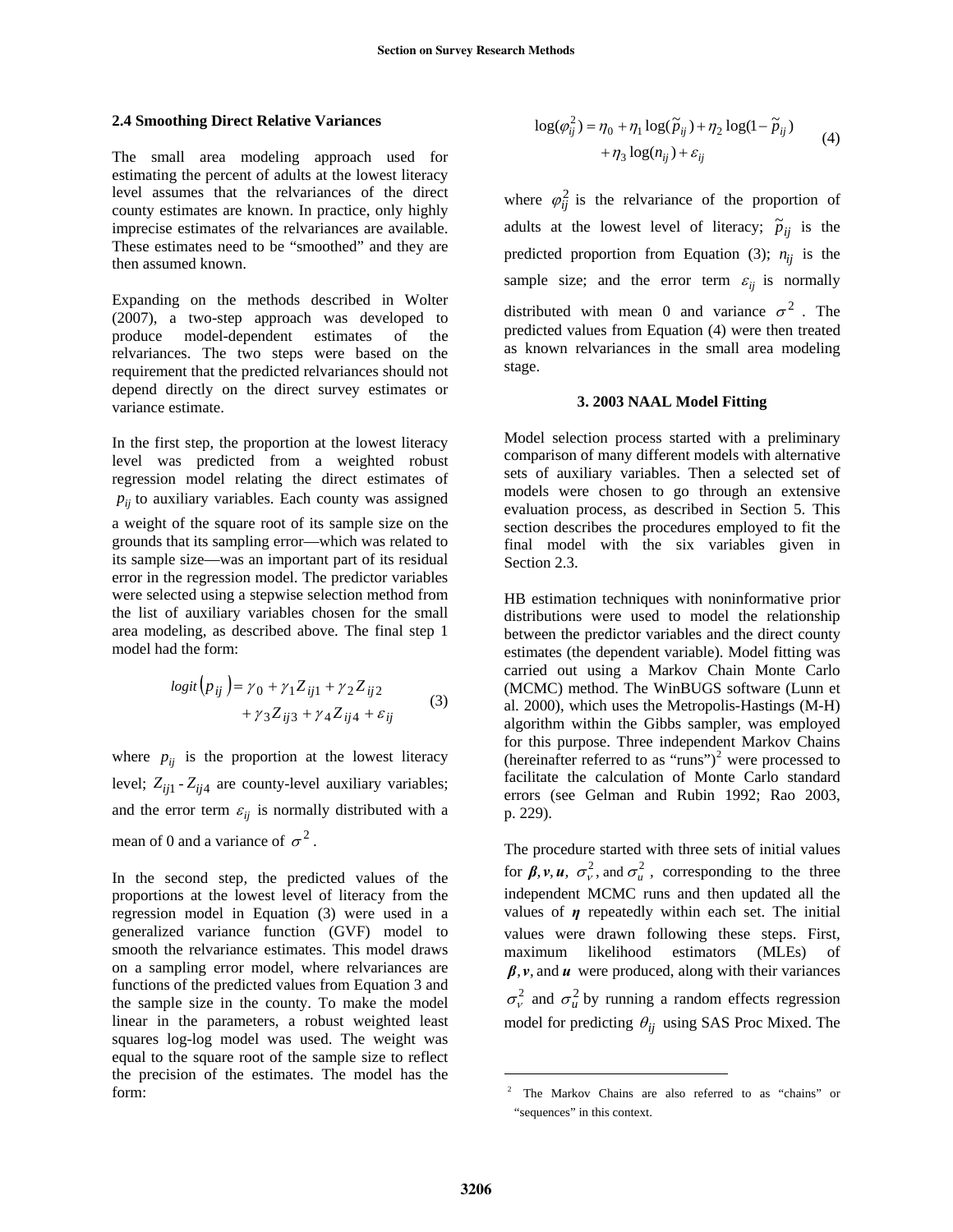distributions of  $\beta$ , *v*, and *u* were assumed to be approximately normal. The MLE variances were varied by 10 percent and were used to derive three sets of normal distributions for the parameters  $\sigma_{\nu}^2$ and  $\sigma_u^2$ . For each set, initial values  $\boldsymbol{\beta}^{(0)}$ ,  $v^{(0)}$ , and  $\mathbf{u}^{(0)}$  were drawn from the normal distributions.

Given a set of initial values, each run was then processed separately. For the first iteration in a run, the value of one component of  $\eta^{(0)}$  was updated, then the next component was updated using the updated value of the first component and the initial values of the other components, then the third component was updated using the updated values of the first two components and the initial values of the remaining components, and so on. The run's second iteration started with the updated values of all components and repeated the process. The process was repeated 10,000 times, until convergence was assumed to have been reached. The iterations up to this point (called the burn-in period) were discarded.

After that point, 90,000 further iterations were produced. Since the results from neighboring iterations after burn-in are correlated, they were "thinned" by taking a systematic sample of one in 10 of them. Thus, over the three runs, 27,000 iterations remained. These 27,000 final iterations (referred to as MCMC samples) then simulated the posterior distributions of all the parameters in  $\eta$ . The means of the parameter estimates across the 27,000 MCMC samples are the HB estimates of the parameters.

Note that, given the value of  $\hat{\theta}_{ij}$  at a particular MCMC sample, the sampling variance  $\psi_{ij}$  is derived from the assumed known relvariance, as  $\hat{\psi}_{ii} = \hat{\theta}_{ii}^2 \tilde{\varphi}_{ii}^2$  . Hence, it also has a posterior distribution.

The WinBUGS software provides the potential scale reduction factor estimate  $\hat{R}$  as a convergence diagnostic for each of the parameters in *η* . This statistic is based on an analysis of variance decomposition of the total variance in the values produced by three runs of length 90,000 each after burn-in. If convergence is attained, in expectation, the value of  $\hat{R}$  should be close to 1 (Rao 2003, pp. 229-230). A value of  $\hat{R}$  much larger than 1 suggests that a larger number of iterations is required for burn-in. The values of  $\hat{R}$  for the parameters

*β*,  $\sigma_v^2$ , and  $\sigma_u^2$  are all near 1 (ranging from 1.001 to 1.005). The values of  $\hat{R}$  for  $v, u$ , and  $\theta$  are also all near 1, ranging from 1.001 to 1.002. The Brooks-Gelman-Rubin plots (Brooks and Gelman 1998) were reviewed as a graphical display of  $\hat{R}$  and were also useful in determining the number of iterations to burn-in.

Throughout the initial testing of models, several other plots generated by WinBUGS were also reviewed. A visual inspection of autocorrelation plots was conducted to determine the thinning amount and to check for independent iterations. Trace plots were also reviewed to check for independence and convergence. In addition, a density plot was used to help determine the number of iterations.

# **4. Small Area Estimates for Counties and States**

In general, the value of  $\theta_{ij}^{(b)}$  for MCMC sample *b* is obtained from

$$
logit(\theta_{ij}^{(b)}) = x_{ij}' \beta^{(b)} + v_i^{(b)} + u_{ij}^{(b)}
$$
(5)

Then for sampled counties, the posterior mean  $\hat{\theta}_{ij}^{HB}$ , which is also called the indirect estimate of countylevel posterior proportion for sampled county j within state i, is produced as:

$$
\hat{\theta}_{ij}^{HB} = \frac{\sum_{b=1}^{27,000} \theta_{ij}^{(b)}}{27,000}
$$
 (6)

For sampled counties, estimates of all the components on the right hand side of this equation are available. However, for all of the nonsampled counties, the values of  $u_{ij}^{(b)}$  were not available, and for non-sampled counties in states without a sampled county, values of  $v_i^{(b)}$  were not available either.

For nonsampled counties in states with one or more sampled counties, the estimated state effect was available from WinBUGS. For such counties, the estimate of  $\theta_{ij}^{(b)}$  was computed from

$$
logit(\theta_{ij}^{(b)}) = x_{ij}'\beta^{(b)} + v_{i}^{(b)} + u_{ij(RD)}^{(b)}
$$
 (7)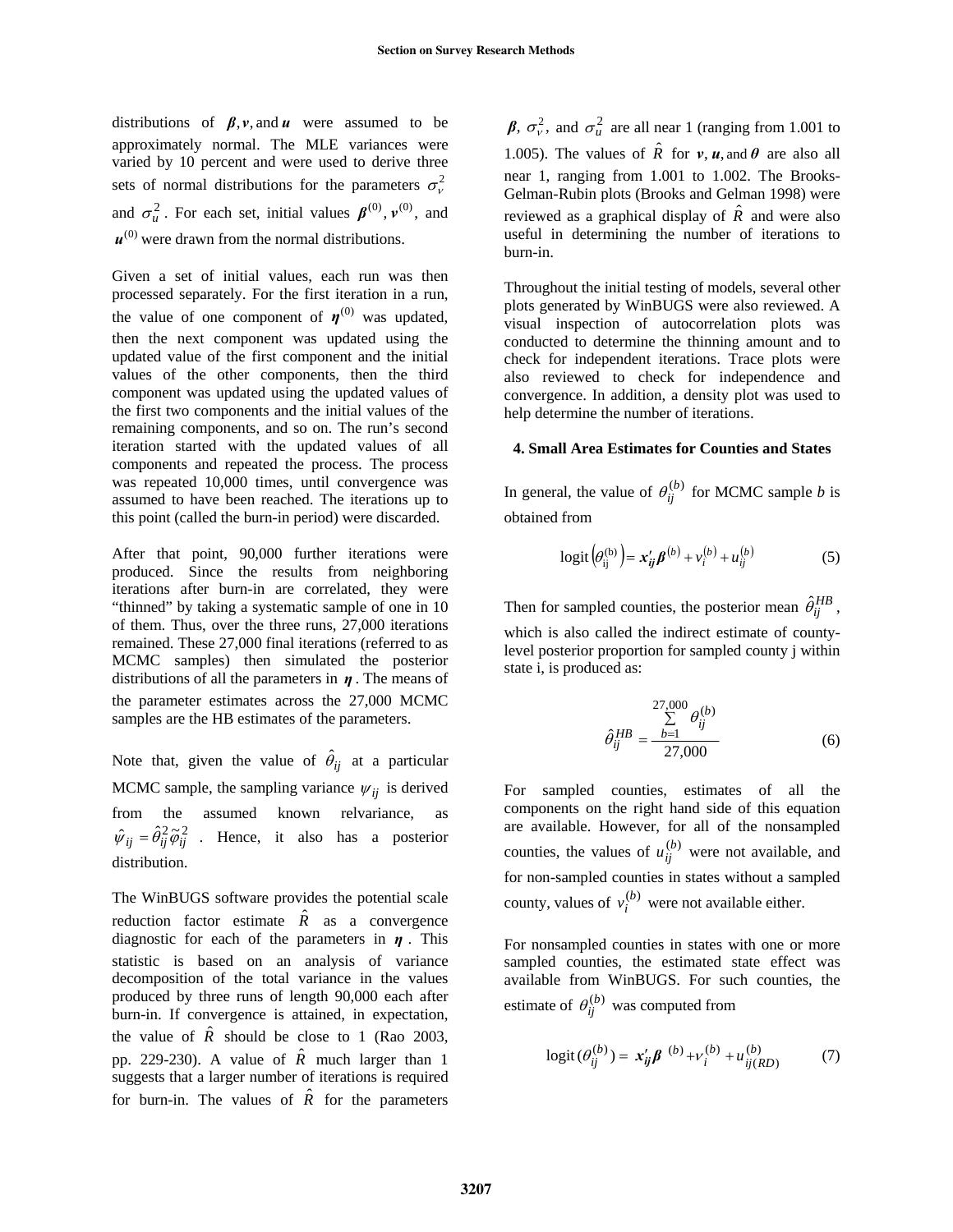where  $u_{ij(RD)}^{(b)}$  is a random draw from  $N(0, \sigma_u^{2(b)})$ . For nonsampled counties in states with no sampled county, the estimate of  $\theta_{ij}^{(b)}$  was computed from  $u_{ij(RD)}^{(b)}$  is a random draw from  $N(0, \sigma_u^{2(b)})$ 

$$
logit(\theta_{ij}^{(b)}) = x_{ij}'\pmb{\beta}^{(b)} + v_{i(RD)}^{(b)} + u_{ij(RD)}^{(b)}
$$
(8)

where  $v_{i(RD)}^{(b)}$  is a random draw from  $N(0, \sigma_v^{2(b)})$ and  $u_{ii(PD)}^{(b)}$  is a random draw from  $N(0, \sigma_u^{2(b)})$ . In both cases, once the set of 27,000 values of  $\theta_{ij}^{(b)}$  was obtained, the posterior mean for nonsampled counties was computed using Equation (6). **)(**  $u_{ij(RD)}^{(b)}$  is a random draw from  $N(0, \sigma_u^{2(b)})$ 

The indirect estimates for states were computed as weighted aggregates of indirect county estimates, where the weights represent the proportion of the state's household population of adults aged 16 and over in each county.

# **4.1 Measures of Precision**

It is important to take the prediction error in modeldependent indirect estimates into account in their interpretation. Often this error is substantial. The NAAL indirect estimates are no exception. The primary measure of precision reported for each NAAL state or county indirect estimate is its credible interval.

A credible interval is a posterior probability interval, used in Bayesian statistics for purposes similar to those of a confidence interval in [frequentist statistics](http://en.wikipedia.org/wiki/Frequentist_statistics). A 95 percent credible interval is any interval whose probability under the posterior distribution is 0.95. The 95 percent credible intervals for both the county estimates  $\hat{\theta}_{ij}^{HB}$  and the state estimates  $\hat{\theta}_{i}^{HB}$  were computed by calculating the 2.5 percent (lower bound) and 97.5 percent (upper bound) quantiles of  $\hat{\theta}_{ij}^{(b)}$  and  $\hat{\theta}_{i}^{(b)}$ , respectively, from the 27,000 MCMC samples that simulated the posterior distributions. Since these posterior distributions are skewed, the credible intervals are nonsymmetric around the estimate.

# **4.2 Comparisons Between Pairs of States and Counties**

In principle, the MCMC procedures can be extended to provide credible intervals for the differences between any pair of counties or states. For each

MCMC sample, the quantity  $\left( \hat{\theta}_{ij}^{HB} - \hat{\theta}_{i'j'}^{HB} \right)$  $\left(\hat{\theta}_{ij}^{HB} - \hat{\theta}_{i'j'}^{HB}\right)$  is computed and the credible interval for the difference  $\left( \! \hat{\theta}_{ij}^{(b)}-\theta_{i^{\prime}j^{\prime}}^{(b)}\right)$  $\left(\hat{\theta}_{ij}^{(b)} - \theta_{i'j'}^{(b)}\right)$  is then derived from the resultant posterior distribution. In practice, in view of the enormous number of possible pairwise comparisons between counties across the nation (about 5 million), this procedure has been applied only for differences between any pair of states and between any pair of counties that are within the same state.

# **5. Model Evaluation**

Alternative models were fit to the data to determine if the model results were sensitive either to the prior distributions used for modeling or to the set of auxiliary variables in the model. Once the final model was selected, three measures of model fit were computed to assess how well the model fit the data.

A sizable number of models, with alternative sets of predictor variables, were compared in the model selection process. All of the models contained a core set of five variables that had shown to be important (foreign-born status, education attainment, race/ethnicity, census division indicator and state assessment indicator). Some additional variables and versions thereof (continuous, square root of the percentage, and a dichotomous recode), were introduced into the models either because past research had found them to be correlated with literacy or it was thought that they might improve the predictions for nonsampled counties.

The Deviance Information Criterion (DIC) (Spiegelhalter et. al. 2002) was used to compare the fit of the alternative models. The DIC is a measure of goodness of fit that takes account of the number of parameters in the model (like an adjusted  $R^2$ ). A smaller value of DIC indicates a better fit. In general, a rough guideline was used to rule out a model with a DIC that exceeds the DIC for another model by at least ten (BUGS 2004). This rule is analogous to the one for the Akaike Information Criterion (AIC) used for logistic regression models (Burnham and Anderson, 2004).

In addition to the DIC measure, alternative models were evaluated with respect to improving estimates for the nonsampled counties.

As a last step in the model selection process, the county weight (the inverse of the county's selection probability) was added to the final model as a predictor variable. The purpose of this addition was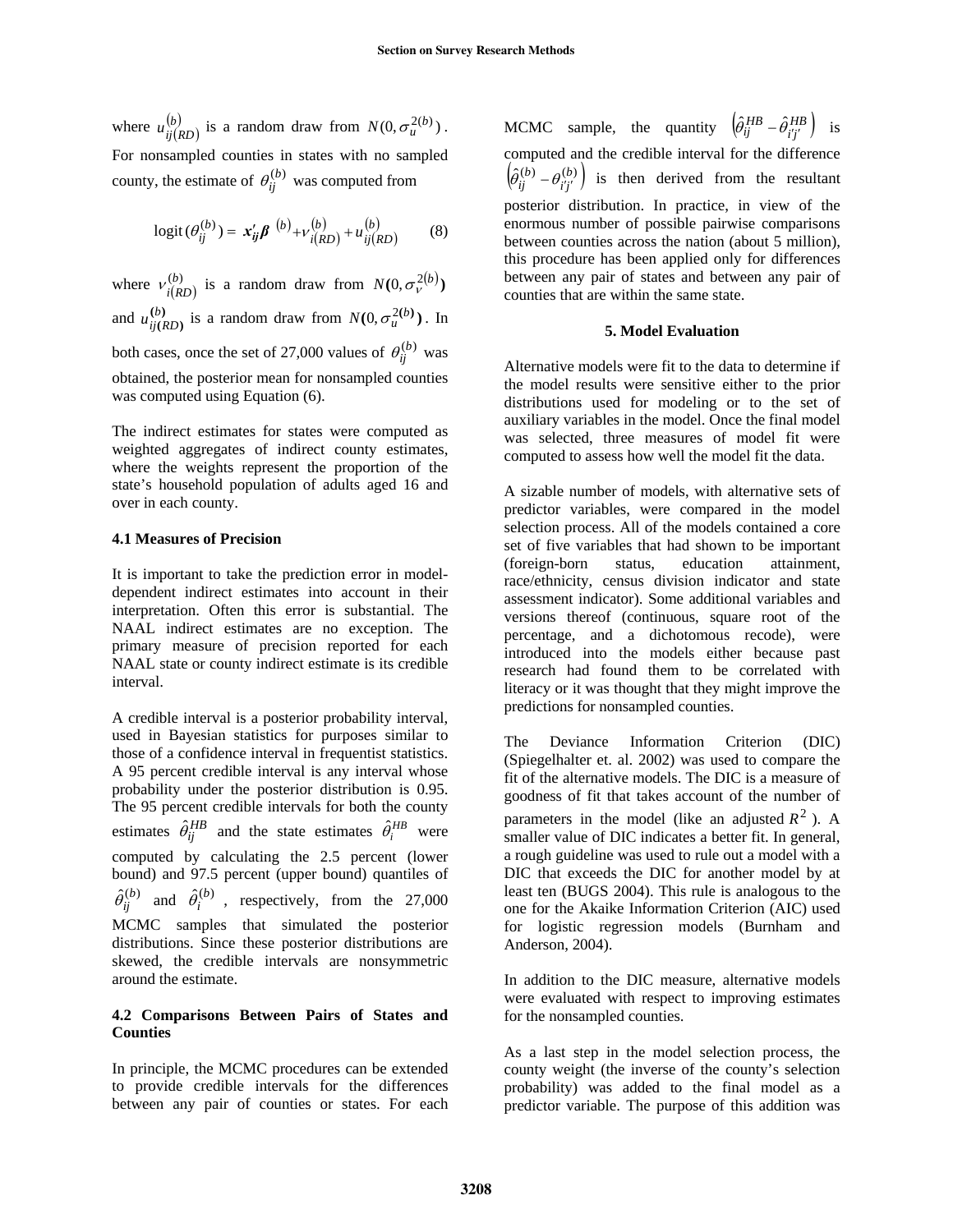to check for possible improvements in the model fit by reflecting the counties' selection probabilities (in general, larger counties had higher chances of selection). However, the correlations between the indirect HB county estimates obtained from the models with and without the weight variable exceeded .999 for sampled counties and .998 for nonsampled counties. It was therefore decided not to include the county weight as a predictor variable in the final model.

Once the final model was selected, the following three variants of the prior distributions were examined:

- Changing the noninformative flat prior distributions for the regression coefficients *β* to informative normal priors with mean 0 and very large variances;
- Changing the inverse gamma prior distributions for the variances of the county and state random effects from ING (0.001, 0.001) to ING (0.0001, 0.001) and ING (0.0001, 0.0001) (here, "ING" denotes the Inverse Gamma Distribution); and
- Changing the inverse gamma prior distributions ING (0.001, 0.001) for the variances of the county and state random effects to noninformative flat priors.

The correlations between the set of indirect estimates from the final model and each of the sets of indirect estimates based on the above alternative scenarios of prior distributions ranged from 0.993 to 1.000, indicating that the final estimates are not sensitive to the choice of the prior distributions.

In addition, three measures were computed to assess the goodness of fit (Rao 2003, Chapter 10):

- Global measure that compares two discrepancy measures, one based on the difference between the indirect and direct county estimates, and the other based on the difference between the indirect estimates and estimates simulated from the posterior normal distributions for the HB county estimates;
- County-level measure computed as the proportion of the 27,000 MCMC samples that had a smaller simulated value (as opposed to direct estimates); and

■ County-level measure that is computed as the difference between the mean of the simulated values and the direct estimate, divided by the standard deviation of the simulated values, where the mean and standard deviation of the simulated values are computed across the 27,000 MCMC samples.

The three diagnostic measures showed that the model fit the county-level data generally very well.

Another useful method for evaluating indirect estimates is to compare them with the corresponding direct estimates at some aggregate geographical level for which the direct estimates are reasonably reliable. By forming aggregates of the areas—termed henceforth "domains"—in a variety of ways (for instance, by region, by poverty level and by population size), the comparisons provide tests of the indirect estimates along a number of dimensions. The indirect county-level estimates were aggregated to a number of domains using county-level characteristics following the same approach used to create state estimates. In general, the estimates are close and the aggregated indirect estimates always fall within the 95 percent confidence intervals for the direct estimates.

An issue related to these comparisons is whether to benchmark the indirect estimates to conform to direct estimates for certain large domains. Benchmarking is often attractive because it provides indirect estimates that are consistent with published direct estimates. However, this does not apply to the NAAL situation because the published estimates exclude the language barrier cases, whereas for the indirect estimates they are included. Furthermore, as discussed above, the NAAL IRT approach used for obtaining direct estimates for domains produces estimates that do not exactly conform to the direct estimates that would be obtained by aggregating estimates based on county level IRT modeling. And lastly, the differences between the aggregated indirect estimates and the direct estimates are small and within the bounds of sampling error. For the above reasons, a decision was made not to use any benchmarking for the NAAL indirect estimates.

# **6. Summary and Conclusions**

This paper described the statistical methodology used to produce the model-dependent—indirect—county and state estimates of the percentages of adults at the lowest literacy level for individual states and counties for the 2003 NAAL. A Hierarchical Bayes (HB) model was adopted using a Markov Chain Monte